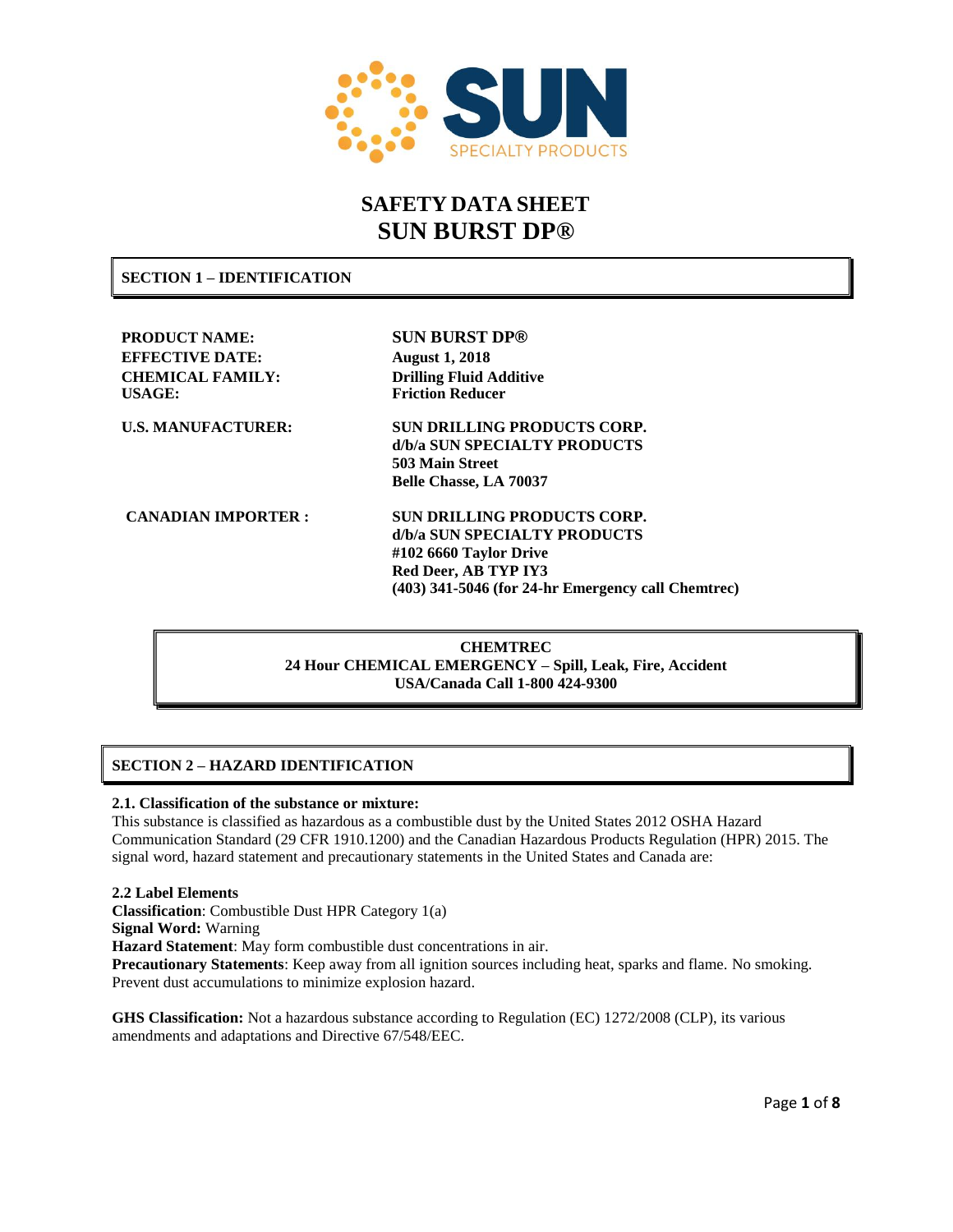

#### **SECTION 3 – COMPOSITION/INFORMATION ON INGREDIENTS**

| <b>INGREDIENTS</b>               | <b>CAS NUMBER</b> | $\frac{0}{0}$ |
|----------------------------------|-------------------|---------------|
| Polystyrene Sulphonic Acid       | 69011-20-7        | $50-60$       |
| Mixture of C16-C18 Methyl Esters |                   |               |
| from Vegetable Oils              |                   | $5 - 15$      |
| Diatomaceous Earth, Natural      | 61790-53-2        | $0.25 - 0.5$  |
| Graphite                         | 7782-42-5         | $1 - 2$       |

**The criteria for listing components in the composition are as follows: Carcinogens are listed when present at 0.1% or greater; components which are otherwise hazardous according to OSHA are listed when present at 1.0% or greater. Non-hazardous components may be listed at 3.0% or greater if not proprietary in nature. This is not intended to be complete compositional disclosure. Refer to section 14 for applicable states rightto-know and other regulatory information.**

#### **EMERGENCY OVERVIEW**

#### **APPEARANCE/ODOR:**

Fine Gray Powder/Odorless

**SHORT TERM EXPOSURE**

**GENERAL:** No significant adverse health effects are expected to develop with normal use.

**EYES:** Slight to moderate irritation on direct contact.

**SKIN:** Persons with pre-existing skin disorders may experience slight mechanical irritation.

**INHALATION:** No adverse effects with normal use. Repeated or prolonged overexposure may result in respiratory symptoms, particularly in those with a pre-existing respiratory condition.

**INGESTION:** No significant adverse health effects are expected to develop if only small amounts (less than a mouthful) are swallowed.

**LISTED CARCINOGEN: NTP RoC-** Not listed. **IARC MONOGRAPHS –** Not classified.

#### **SECTION 4 – FIRST AID MEASURES**

#### **Most Important Symptoms/Effects, Acute and Delayed**

Dusts may irritate the respiratory tract, skin and eyes.

**INHALATION** Move to fresh air. Call a physician if symptoms develop or persist.

**SKIN CONTACT** Wash off with soap and water. Get medical attention if irritation develops and persists.

**EYE CONTACT** Do not rub eyes. Rinse with water. Get medical attention if irritation or inflammation develops and persists.

**INGESTION** Rinse mouth. Get medical attention if symptoms occur.

**GENERAL INFORMATION** If exposed or concerned: Get medical advice/attention. Ensure that medical personnel are aware of the material(s) involved, and take precautions to protect themselves.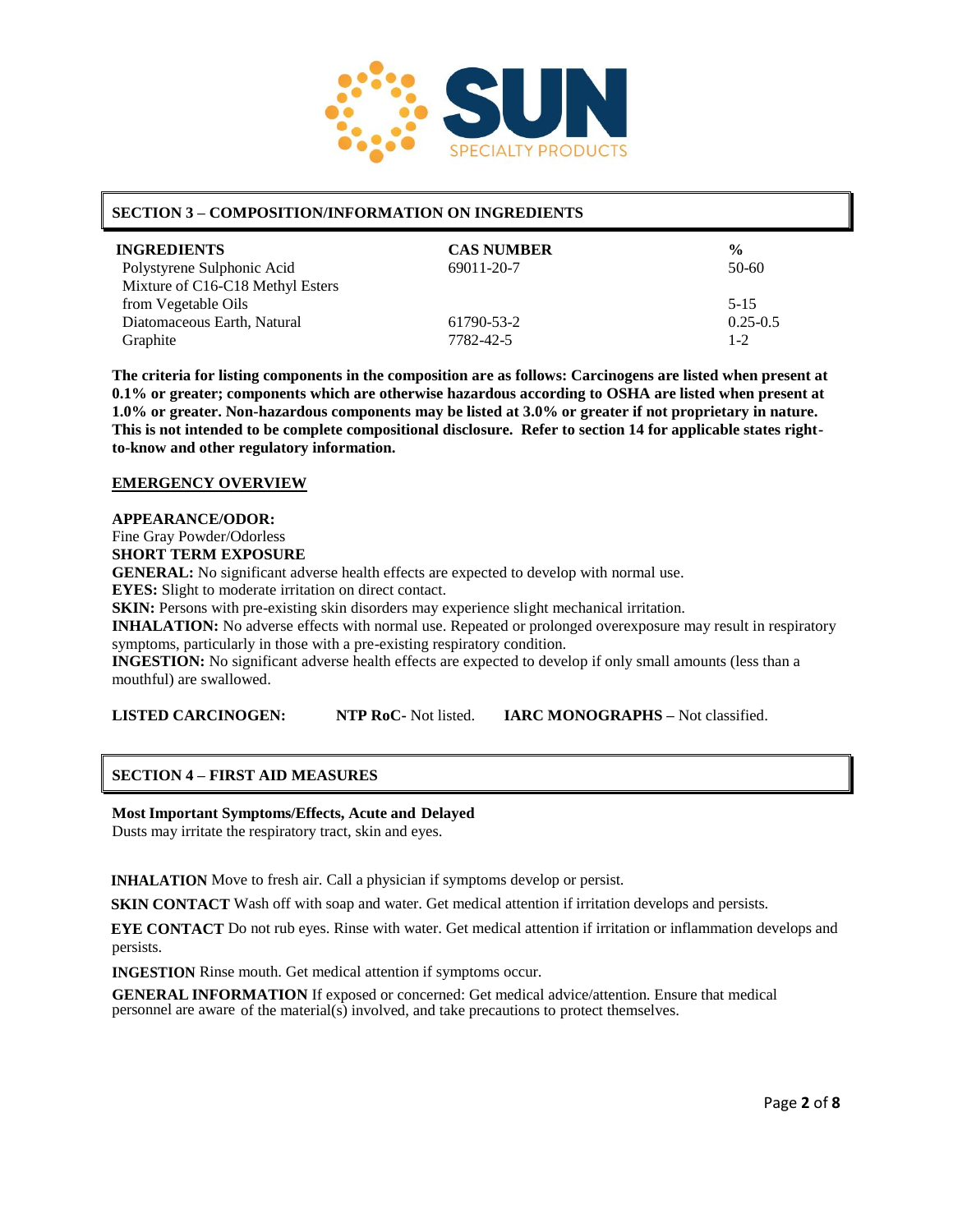

### **SECTION 5 – FIRE FIGHTING MEASURES**

#### **FLASHPOINT:** >200°F

**EXTINGUISHING MEDIA:** Use alcohol-resistant foam, carbon dioxide, dry chemical or water spray. A fog is recommended if water is used. DO NOT USE a solid water stream as it may scatter and spread fire. DO NOT USE high-pressure media which could cause formation of a potentially explosive dust-air mixture.

**DECOMPOSITION PRODUCTS:** Aromatic compounds, hydrocarbons, organic sulfonates, and sulfur oxides.

#### **LOWER FLAME LIMIT:** NA

#### **HIGHER FLAME LIMIT:** NA

**UNUSUAL FIRE AND EXPLOSION HAZARDS:**Accumulations of dust resulting from processing activities, in the presence of an ignition source, can create a potential dust explosion hazard. Good housekeeping is essential to mitigating combustible dust hazard.

**FIRE FIGHTING EQUIPMENT:** Fire Fighters and others exposed to products of combustion should wear selfcontained breathing apparatus. Equipment should be thoroughly decontaminated after use.

# **SECTION 6 – ACCIDENTAL RELEASE MEASURES**

#### **CHEMICAL EMERGENCY NUMBER (24 HOURS): CHEMTREC 1-800-424-9300 USA/CANADA**

**SPILL:** In case of spill, if product cannot be collected and reused by sweeping or vacuuming, dispose of in accordance with applicable regulations. Minimize dust generation and accumulation. Avoid spillage into drains, surface, and ground water.

**RCRA STATUS:** Not regulated. Product as sold would be a nonhazardous, solid industrial waste.

# **SECTION 7 – HANDLING AND STORAGE**

Avoid contact with skin and eyes. Avoid dust formation and accumulation. Avoid using compressed air which may create dust clouds; sweeping and vacuuming methods are preferable. Good housekeeping is essential in reducing possible slipping and combustible dust hazards.

**HANDLING AND STORAGE:** Store away from heat and sources of ignition. Take precautionary measures (bonding and grounding) against static discharges. Collect dust by sweeping or using a grounded vacuum cleaner equipped with a HEPA filter. Take precautions to prevent dust accumulation on surfaces. Good housekeeping is essential to mitigating combustible dust hazard. Do not store with strong oxidizing agents. Provide sufficient general ventilation during and after application. Avoid prolonged or repeated contact with skin, eyes and clothing. After handling this product, wash hands before eating, drinking or smoking.

# **SECTION 8 – EXPOSURE CONTROLS/PERSONAL PROTECTION**

#### **GENERAL CONSIDERATIONS:**

Consider the potential hazards of this material (see section 3), applicable exposure limits, job activities, and other substances in the work place when designing engineering controls and selecting protective equipment.

**EYE PROTECTION:** Use close-fitting safety glasses, goggles or safety glasses with faceshield to prevent particles from contacting eye and causing particulate irritation.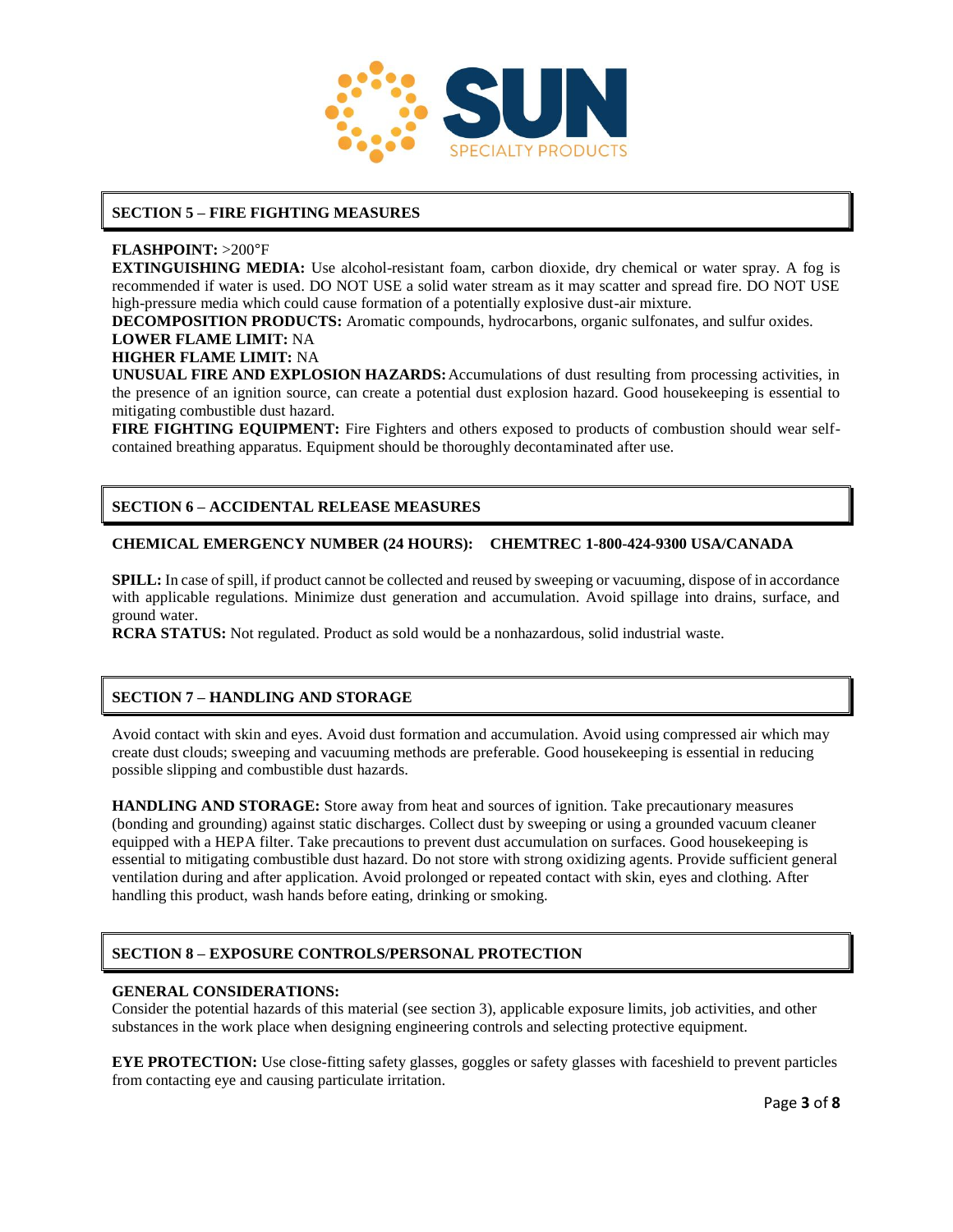

**RESPIRATORY PROTECTION:** Not normally needed. Use NIOSH approved respirator for particulates if exposure is unknown or exceeds any permissible limits. **SKIN PROTECTION:** Wear protective clothing and impervious gloves if product irritates skin.

**OSHA PERMISSIBLE EXPOSURE LIMITS:** 5 mg/m<sup>3</sup> Respirable Dust, 15 mg/m<sup>3</sup> Total Dust **ACGIH THRESHOLD LIMIT VALUE:** 3 mg/m<sup>3</sup> Respirable Dust, 10 mg/m<sup>3</sup> Total Dust

**VENTILATION:** General or Local exhaust. **LOCAL EXHAUST:** Recommended in closed places.

**Use NIOSH/MSHA approved respiratory protection equipment when airborne exposure limits are exceeded (see below). Consult the respirator manufacturer to determine appropriate type of equipment for a given application. Observe respirator use limitations specified by NIOSH/MSHA or the manufacturer. Respiratory protection programs must comply with 29 CFR 1910.134.**

**VENTILATION NOTES: Provide general or local ventilation to control exposure levels below airborne exposure limits (see below). The use of local mechanical exhaust ventilation is preferred at sources of air contamination such as open process equipment. Consult NFPA Standard 91 for design of exhaust systems. PROTECTIVE EQUIPMENT:** HMIS PERSONAL PROTECTION: B: Safety Glasses, Gloves

**The user should read and understand all instructions and limitations supplied with the equipment since protection is usually provided for a limited time or under certain circumstances.**

| Appearance:                     |                              |
|---------------------------------|------------------------------|
| <b>Physical State</b>           | Solid                        |
| Form                            | Coated beads                 |
| <b>Color</b>                    | Gray-black                   |
| Odor                            | Mild                         |
| <b>Odor Threshold</b>           | <b>ND</b>                    |
| pН                              | Neutral to slightly alkaline |
| <b>Melting Point/</b>           |                              |
| <b>Freezing Point</b>           | N/A                          |
| <b>Initial Boiling Point</b>    | N/A                          |
| <b>And Boiling Range</b>        | N/A                          |
| <b>Flash Point</b>              | $>200$ °F                    |
| <b>Evaporation Rate</b>         | <b>NA</b>                    |
| <b>Upper/Lower</b>              |                              |
| <b>Flammability Or</b>          |                              |
| <b>Explosive Limits</b>         | ND                           |
| Explosive Limit – Lower $(\% )$ | ND.                          |
| Explosive Limit – Upper $(\% )$ | ND.                          |
| <b>Volatiles (By Weight):</b>   | NA                           |
| <b>Vapor Pressure:</b>          | NA.                          |
| <b>Vapor Density:</b>           | NA                           |
| <b>Relative Density:</b>        | <b>NA</b>                    |
| <b>Solubility (Water):</b>      | Insoluble                    |
|                                 |                              |

#### **SECTION 9 – PHYSICAL AND CHEMICAL PROPERTIES**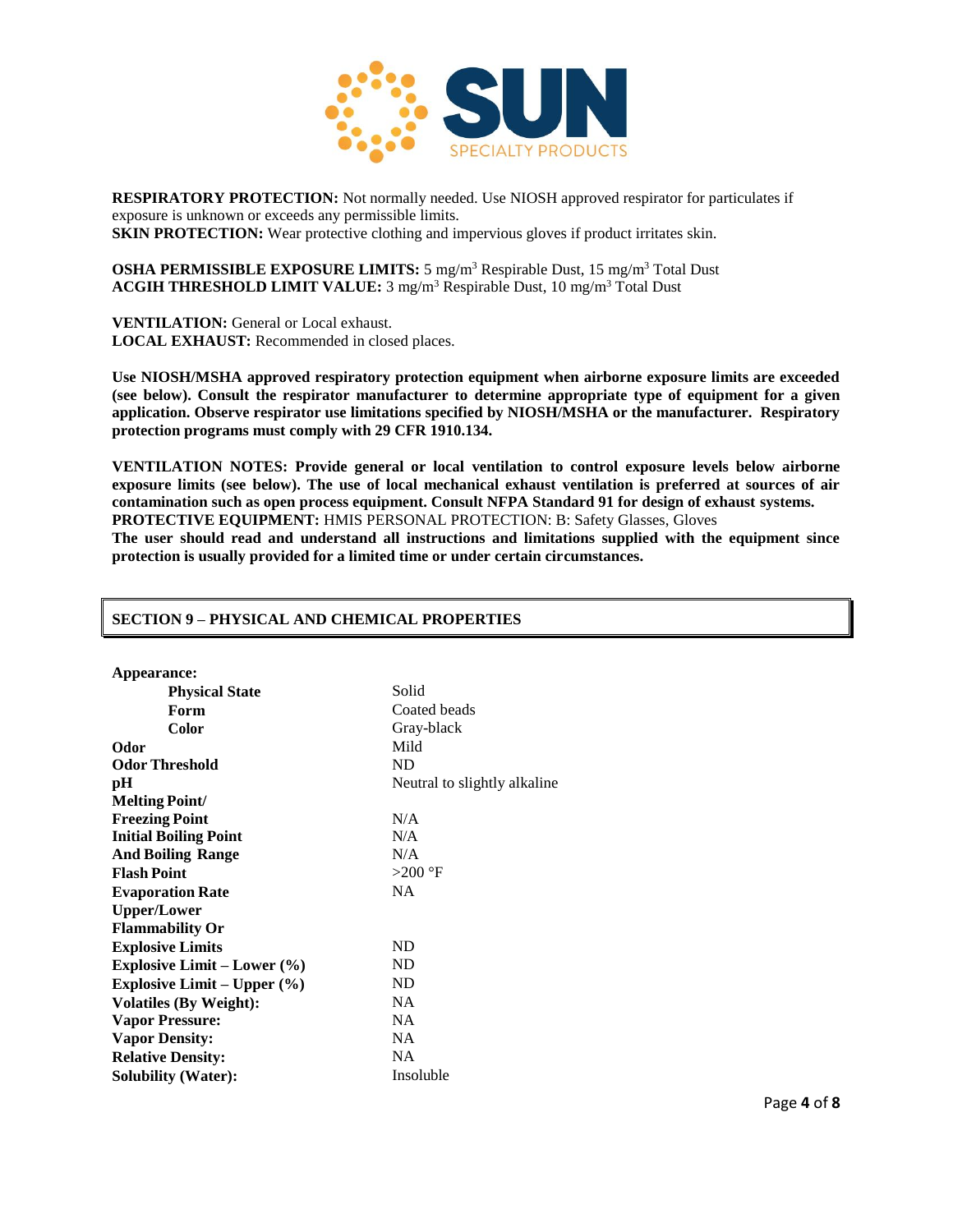

| <b>Partition Coefficient</b>     |                          |
|----------------------------------|--------------------------|
| (N-Octanol/Water):               | Not available            |
| <b>Auto-Ignition</b>             |                          |
| Temperature:                     | NA.                      |
| <b>Decomposition Temperature</b> | NA                       |
| <b>Viscosity</b>                 | <b>NA</b>                |
| <b>Other Information</b>         |                          |
| <b>Density</b>                   | $50$ lbs/ft <sup>3</sup> |
| <b>Specific Gravity</b>          | 1.25-1.32                |

# **SECTION 10 – STABILITY AND REACTIVITY**

**STABILITY:** The product is stable and non-reactive under normal conditions of use, storage, and transport. **HAZARDOUS POLYMERIZATION:** No dangerous reactions known under conditions of normal use. **CONDITIONS TO AVOID:** Minimize dust generation and accumulation. **INCOMPATIBILITY:** Avoid strong oxidizing agents, Phosphorus, Maleic Anhydride, Nitroethane, Fluorine, Nitromethane, Nitroparaffins, Chlorine, and Nitropropane.

### **SECTION 11 – TOXICOLOGICAL INFORMATION**

#### **INFORMATION ON LIKELY ROUTES OF EXPOSURE**

| <b>Inhalation</b>   | Under normal conditions of intended use, this material is not expected to be<br>an inhalation hazard. |
|---------------------|-------------------------------------------------------------------------------------------------------|
| <b>Skin contact</b> | Dust or powder may cause mild skin irritation.                                                        |
| Eye contact         | May cause severe irritation, or inflammation.                                                         |
| <b>Ingestion</b>    | Expected to be a low ingestion hazard.                                                                |
|                     |                                                                                                       |

#### **Symptoms related to the physical, chemical and toxicological characteristics**

Dust may irritate the respiratory tract, skin and eyes.

| Information on toxicological effects<br><b>Acute toxicity</b>             | Based on available data from Polystyrene Sulphonic Acid (Acute oral<br>toxicity (LD50): $>5000$ mg/kg [Rat]) and C16-C18 Methyl Esters from<br>Vegetable Oils (Acute oral toxicity (LD50): >2000 mg/kg [Rat]., not<br>classified as an acute toxicant. |
|---------------------------------------------------------------------------|--------------------------------------------------------------------------------------------------------------------------------------------------------------------------------------------------------------------------------------------------------|
| <b>Skin corrosion/irritation</b><br>Serious eye damage/<br>eye irritation | Based on available data, not, or only slightly irritating.<br>Direct contact with eyes may cause severe irritation.                                                                                                                                    |
| <b>Respiratory or skin sensitization</b>                                  | Based on available data, not expected to be a skin or respiratory<br>sensitizer.                                                                                                                                                                       |
| <b>Germ cell mutagenicity</b>                                             | No data available to indicate product or any components present at<br>greater than 0.1% are mutagenic or genotoxic.                                                                                                                                    |
| <b>Carcinogenicity</b>                                                    |                                                                                                                                                                                                                                                        |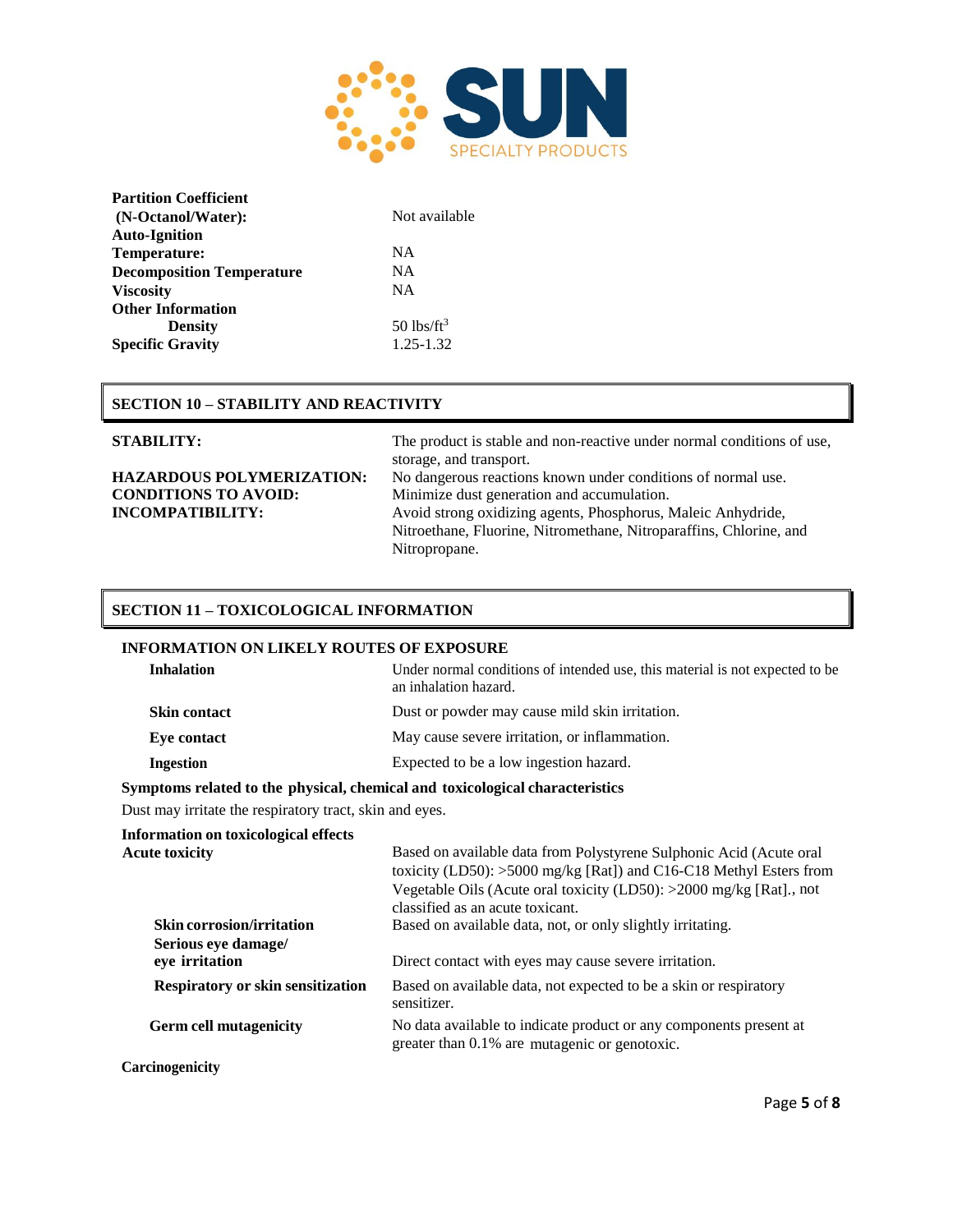

| carcinogen.<br>NTP.<br>OSHA.                          | <b>IARC:</b> No component of this product present at levels $\geq$ = 0.1% is identified as a probable, possible, or confirmed human<br><b>NTP:</b> No component of this product present at levels $\geq$ 0.1% is identified as a known or anticipated carcinogen by<br><b>OSHA:</b> No component of this product present at levels $\geq$ = 0.1% is identified as a carcinogen or potential carcinogen by |
|-------------------------------------------------------|-----------------------------------------------------------------------------------------------------------------------------------------------------------------------------------------------------------------------------------------------------------------------------------------------------------------------------------------------------------------------------------------------------------|
| <b>Reproductive toxicity</b>                          | No data available to indicate product or any components present at<br>greater than 0.1% are reproductive toxins.                                                                                                                                                                                                                                                                                          |
| Specific organ toxicity -<br>Single exposure          | Not classified.                                                                                                                                                                                                                                                                                                                                                                                           |
| Specific organ toxicity -<br><b>Repeated exposure</b> | Not classified.                                                                                                                                                                                                                                                                                                                                                                                           |
| <b>Aspiration hazard</b><br><b>Chronic effects</b>    | Based on available data, product is not an aspiration hazard.<br>Chronic effects are not expected when product is used as intended.                                                                                                                                                                                                                                                                       |

# **SECTION 12 – ECOLOGICAL INFORMATION**

| <b>Ecotoxicity</b>                   | The product is not considered to be toxic to aquatic organisms. A 96-hr. lethal<br>concentration for bluegill of biodiesel grade methyl esters was greater than<br>1000 mg/L. Lethal concentrations at these levels are generally deemed<br>"insignificant" according to NIOSH (National Institute for Occupational<br>Safety and Health) guidelines in its Registry of the Toxic Effects of Chemical<br>Substances. |
|--------------------------------------|----------------------------------------------------------------------------------------------------------------------------------------------------------------------------------------------------------------------------------------------------------------------------------------------------------------------------------------------------------------------------------------------------------------------|
| <b>Persistence and degradability</b> | No data is available on the degradability of this product.                                                                                                                                                                                                                                                                                                                                                           |
| <b>Bioaccumulative potential</b>     | No data available.                                                                                                                                                                                                                                                                                                                                                                                                   |
| <b>Mobility in soil</b>              | No data available.                                                                                                                                                                                                                                                                                                                                                                                                   |
| Other adverse effects                | No other adverse environmental effects (e.g. ozone depletion,<br>photochemical ozone creation potential, endocrine disruption, global<br>warming potential) are expected from this component.                                                                                                                                                                                                                        |

# **SECTION 13 – DISPOSAL CONSIDERATIONS**

| <b>WASTE DISPOSAL:</b><br>Disposal instructions | Follow applicable governing regulations for disposal.<br>Collect and reclaim or dispose in sealed containers at licensed waste disposal<br>site. Dispose of contents/container in accordance with<br>local/regional/national/international regulations. Product as sold is<br>nonhazardous per RCRA. |
|-------------------------------------------------|------------------------------------------------------------------------------------------------------------------------------------------------------------------------------------------------------------------------------------------------------------------------------------------------------|
| Hazardous waste code                            | The waste code should be assigned in discussion between the user, the<br>producer and the waste disposal company.                                                                                                                                                                                    |
| Waste from residues                             | Dispose of in accordance with local regulations. Empty containers or liners<br>may retain some product residue.                                                                                                                                                                                      |
| Contaminated packaging                          | Since emptied containers may retain product residue, follow label warnings<br>even after container is emptied. Empty containers should be taken to an                                                                                                                                                |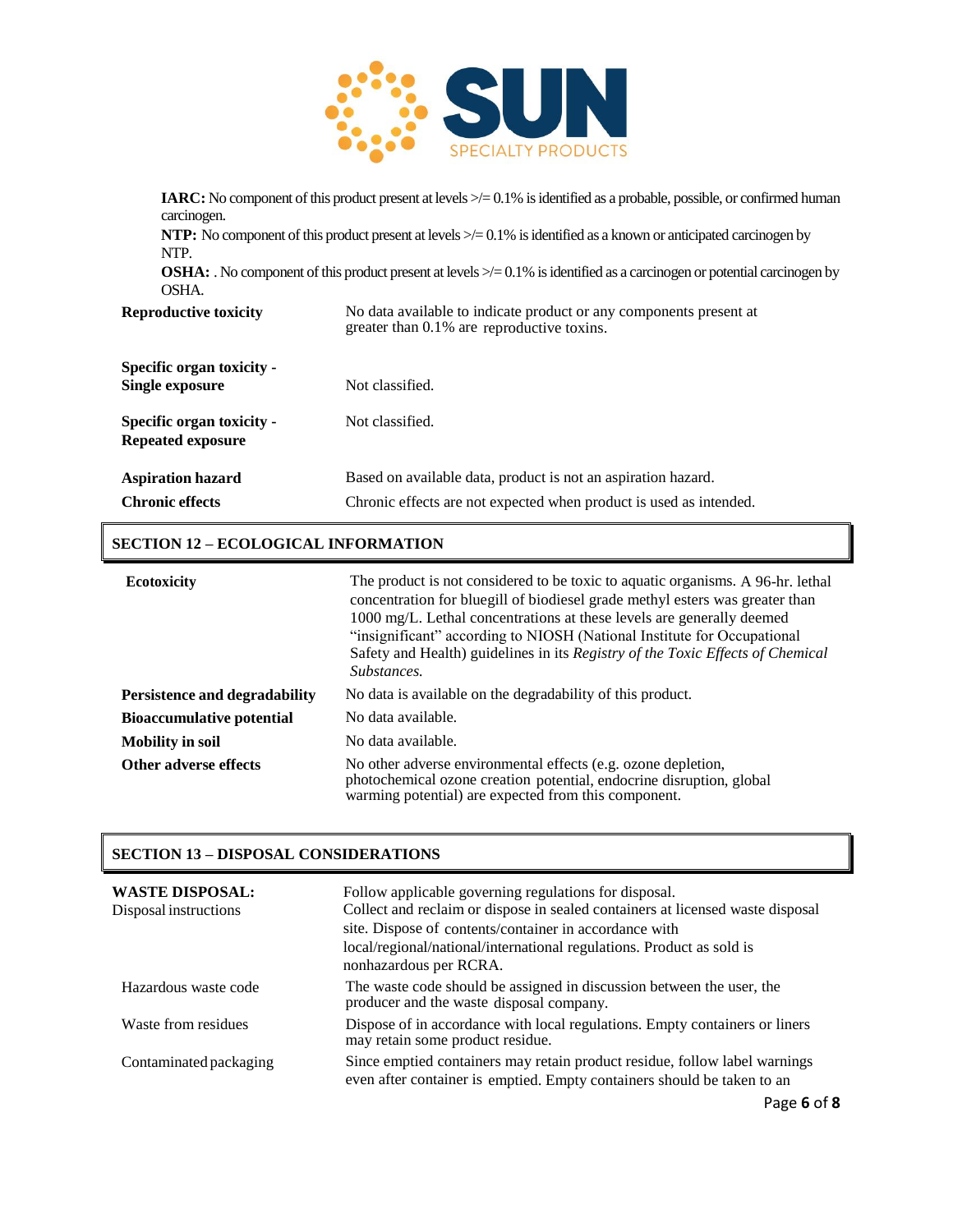

approved waste handling site for recycling or disposal.

### **SECTION 14 – TRANSPORTATION INFORMATION**

**The data provided in this section if for information only. The description shown may not apply to all shipping situations. Consult 49 CFR, or appropriate regulations to properly classify your shipment for transportation.**

**UN/NA NUMBER:** NOT REGULATED **PROPER SHIPPING NAME:** N/A **HAZARD CLASS AND LABEL:** N/A **REPORTABLE QUANTITY:** None **HARMONIZED CODE/TARIFF CODE** 2504.90.0000 PACKAGING SIZE: 50# Bags

#### **DOT**

Not regulated as dangerous goods.

### **IATA**

Not regulated as dangerous goods.

#### **IMDG**

Not regulated as dangerous goods.

Transport in bulk according to Annex II of MARPOL 73/78 and the IBC Code

#### **SECTION 15 – REGULATORY INFORMATION**

| <b>EPA ACUTE:</b>                      | N <sub>0</sub>                                                  |
|----------------------------------------|-----------------------------------------------------------------|
| <b>EPA CHRONIC:</b>                    | N <sub>0</sub>                                                  |
| <b>EPA IGNITABILITY:</b>               | N <sub>0</sub>                                                  |
| <b>EPA REACTIVITY:</b>                 | N <sub>0</sub>                                                  |
| <b>EPA SUDDEN RELEASE OF PRESSURE:</b> | N <sub>0</sub>                                                  |
| <b>CERCLA RO VALUE:</b>                | None                                                            |
| <b>SARA TPO:</b>                       | None                                                            |
| <b>SARA RQ:</b>                        | None                                                            |
| <b>EPA HAZARD WASTE#:</b>              | None                                                            |
| <b>CLEAN AIR:</b>                      | N/A                                                             |
| <b>CLEAN WATER:</b>                    | N/A                                                             |
| <b>SARA SECTION 313:</b>               | N <sub>0</sub>                                                  |
| <b>NFPA HEALTH:</b>                    |                                                                 |
| NFPA FLAMMABILITY:                     | 0                                                               |
| <b>NFPA REACTIVITY:</b>                | 0                                                               |
| <b>DEA Chemical Trafficking Act:</b>   | N/A                                                             |
| <b>TSCA STATUS:</b>                    | All ingredients in this product are on the TSCA Inventory List. |
|                                        |                                                                 |

**TSCA Section 12(b) Export Notification (40 CFR 707, Subpt. D)**